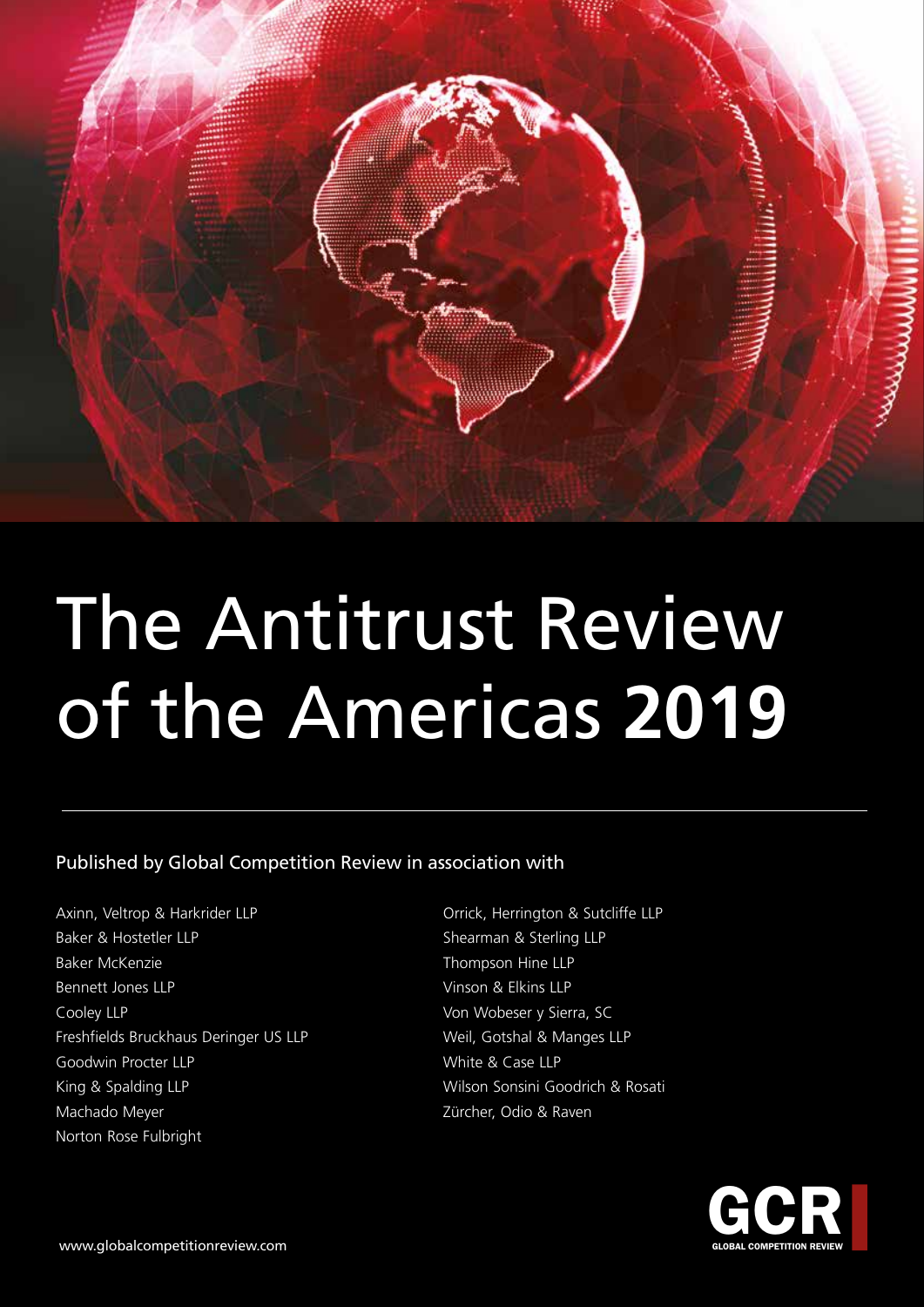## The Antitrust Review of the Americas 2019

A Global Competition Review Special Report

Reproduced with permission from Law Business Research Ltd This article was first published in September 2018 For further information please contact Natalie.Clarke@lbresearch.com

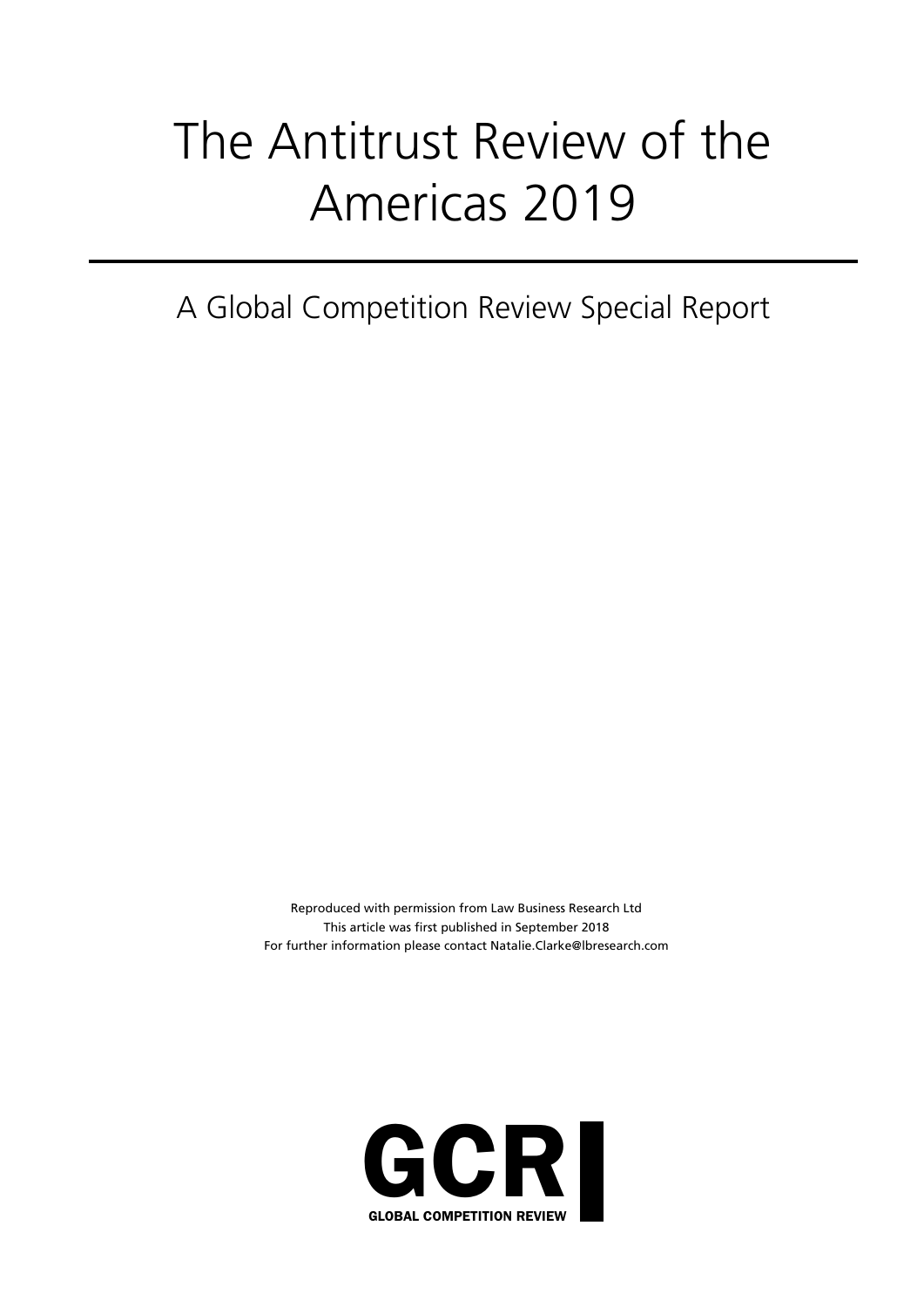### United States: Technology Mergers

#### Megan Browdie, Jacqueline Grise, Howard Morse and Julia Renehan Cooley LLP

#### High-tech and pharma mergers: 'vigorous' enforcement likely to continue under Trump administration

High-tech antitrust enforcement is at the top of the Trump administration antitrust enforcement agenda, including challenges to mergers affecting technology platforms and the pharma and life sciences industries.

Statements by senior leadership at both the US Department of Justice (DOJ) and US Federal Trade Commission (FTC) promise vigorous enforcement in tech and pharma industries, and recent actions against transactions, including non-reportable deals, prove they are serious. The agencies have also signalled an increased scepticism of behavioural remedies.

Two key court decisions will also influence merger review going forward. The DOJ's loss in its effort to block the *AT&T/Time Warner* merger and pending appeal will likely impact not only 'vertical' mergers but also horizontal tech mergers given the court's focus on the dynamic competitive landscape. And the Supreme Court's decision in *Ohio v American Express*,<sup>1</sup> while not a merger case, warrants attention given that its teaching regarding two-sided markets may well impact merger analysis.

In the current enforcement environment, understanding the unique issues that drive enforcement in the technology arena – from the importance of intellectual property and innovation competition, to network effects and Food and Drug Administration regulations – is critical to achieving merger clearance in close cases.

#### 'Our mantra is vigorous enforcement': DOJ and FTC management heed calls for enforcement in high-tech and pharma

New leadership is now at the helm of both the DOJ and FTC, with Makan Delrahim confirmed as Assistant Attorney General for the Antitrust Division in September 2017 and Joe Simons confirmed as chairman of the FTC in April 2018. Delrahim's deputies are also all in place and Trump has now filled all vacancies on the FTC, so both agencies are at full strength.2

During Delrahim's and Simons's confirmation hearings, lawmakers questioned their intention to enforce the antitrust laws to combat perceived increasing concentration, both generally, and in high-tech and pharma specifically. Republican Senator Ted Cruz of Texas, for example, asked Simons about the growing market power of large tech companies during his confirmation hearing.3

The FTC and DOJ appear to be responding to the calls for vigorous enforcement. In April 2018, Delrahim gave a speech focused on antitrust enforcement in the digital era addressing concerns that:

*Antitrust laws are ill-equipped to address competition issues that have arisen in the digital platform economy, and that as a result of the antitrust laws' supposed lack of adaptability more generally, there have been harmful increases in industry concentration, along with a variety of other social ills.*<sup>4</sup>

He argued that, to the contrary, the antitrust laws are well-equipped to deal with 'evolving business models' and said that the government stands ready to use those tools.<sup>5</sup> Delrahim pledged enforcement:

*If there is clear evidence of harm to competition in digital platforms, enforcers must take vigorous action and seek remedies that protect American consumers, so that free markets or consumers don't instead bear the risk of failure.*<sup>6</sup>

Likewise, Simons promised during his confirmation hearing that he would investigate whether merger enforcement is 'too lax'.<sup>7</sup> In June 2018, he announced that the FTC will hold public hearings beginning in September 2018 and continuing into 2019, covering topics ranging from 'communication, information and media technology networks' and 'markets featuring "platform" businesses', to '[t]he intersection between privacy, big data, and competition' and 'evaluating the competitive effects of corporate acquisitions and mergers'. The hearings are also expected to address 'the role of intellectual property and competition policy in promoting innovation', a topic of great importance to tech and pharma industries.<sup>8</sup> In a meeting with the press announcing the hearings, Simons said that the FTC's 'mantra is vigorous enforcement'.<sup>9</sup>

#### Pharmaceuticals and medical devices remain key focus for enforcers

The FTC's pro-enforcement cadence is particularly pronounced in the pharmaceutical and medical device industries.

Since being elected, Trump has been outspoken, complaining about drug prices.10 Trump's FTC appointees have also voiced concern about drug prices. Simons, for instance, stated during his confirmation hearing that he is 'very concerned' about price increases for prescription drugs and said he would look into creating a task force to assess whether anticompetitive conduct is leading to higher prices. Simons said pharmaceutical companies should anticipate that the FTC will continue to bring enforcement actions where it believes a transaction is anticompetitive, especially if there is concern about resulting high drug prices.<sup>11</sup>

Recent enforcement actions have targeted mergers involving medical devices, which seem to attract less rhetoric, but just as much enforcement as pharmaceutical mergers.

In November 2017, the FTC entered a consent order with Abbott Laboratories and Alere settling charges that Abbott's US\$8.3 billion acquisition of Alere would result in a firm with a combined share of 97 per cent in point-of-care blood gas testing systems and a 100 per cent share in point-of-care cardiac marker testing systems.12 The consent order required the parties to divest Alere's blood gas testing and cardiac marker testing systems, including intellectual property, technology, and manufacturing facilities.<sup>13</sup>

In December 2017, the FTC entered a final order requiring Integra LifeSciences to divest five medical device product lines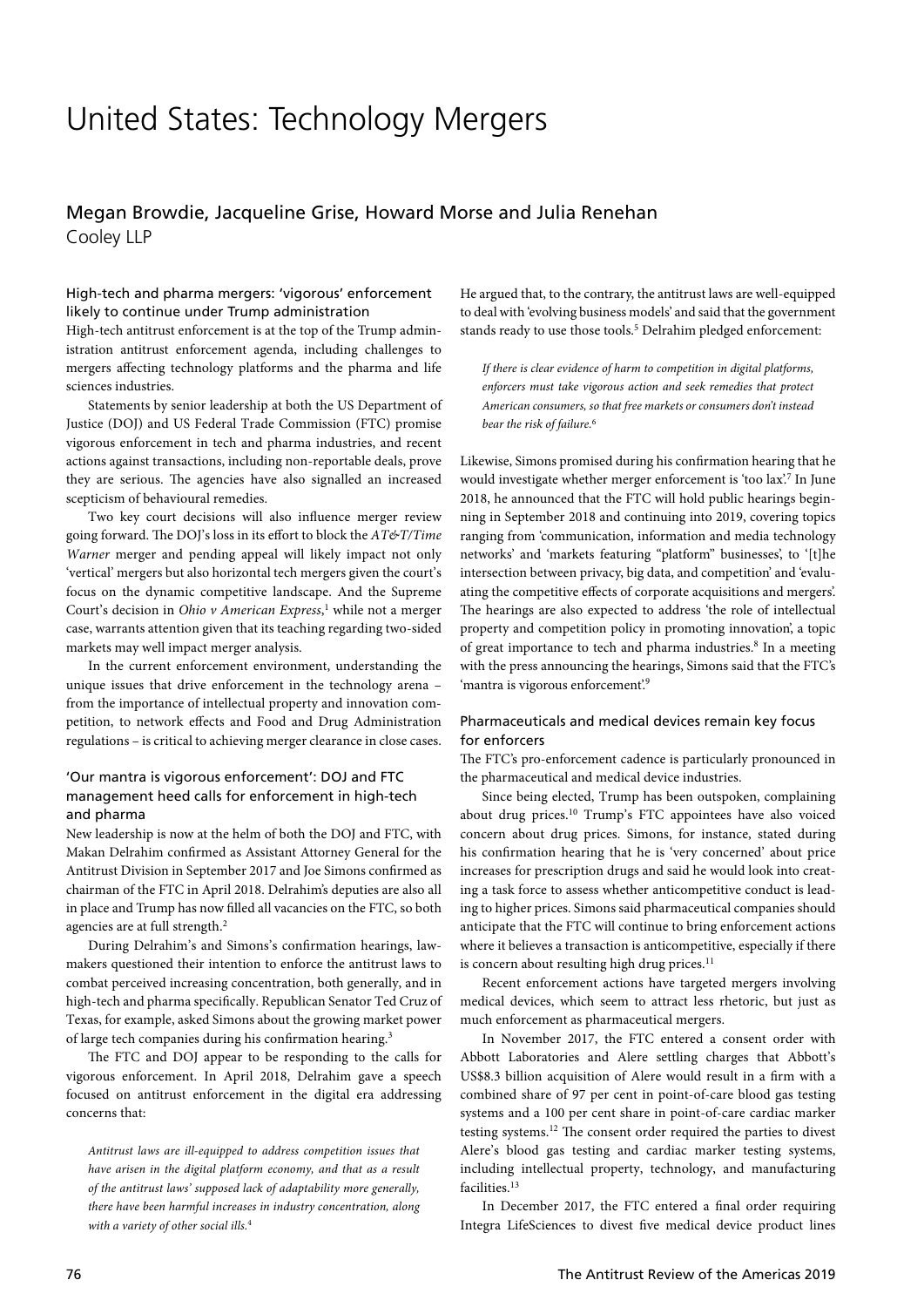to complete its US\$1 billion acquisition of Johnson & Johnson's Codman Neuro division, alleging the transaction, as proposed, would harm competition in multiple markets, including dural grafts and intracranial pressure monitoring systems.14 In each of the five markets, the FTC alleged that Integra and Codman were 'the only', 'two of only three', or '[with Medtronic] the only three' significant suppliers in the United States.15 The FTC consent order required Integra to divest related product lines and a manufacturing facility and to supply the buyer with cranial access kits until the buyer is able to secure a different supply source.<sup>16</sup>

#### Agencies continue to challenge non-reportable hightech, pharmaceutical and medical device deals

Deals that do not have to be reported to the DOJ and FTC under the Hart-Scott-Rodino (HSR) Act – because they fall below the HSR 'size of person' and 'size of transaction' thresholds – continue to be a focus of the agencies, including in the tech and pharmaceutical and medical device industries.

In December 2017, for instance, the FTC filed an administrative complaint to challenge Otto Bock's acquisition of FIH Group, a transaction that closed in September 2017.17 The FTC alleged that Otto Bock is 'the leading manufacturer and supplier of microprocessor prosthetic knees' and through this transaction acquired 'its closest [and] most significant and disruptive competitor' in the market for microprocessor prosthetic knees. The FTC alleged that Otto Bock thereby eliminated 'direct and substantial competition' between the companies, 'further entrenching Otto Bock as the dominant supplier'.<sup>18</sup>

The FTC alleged that competition between Otto Bock and FIH promoted innovation and asked the administrative law judge to 'unscramble the eggs' to 'restore two or more distinct and separate, viable and independent businesses'.19 In June 2018, the judge certified the matter to the FTC for consideration of a proposed consent proposal, finding there was a reasonable possibility of settlement, even though complaint counsel did not agree to the proposed settlement.<sup>20</sup>

In December 2017, the DOJ filed a complaint challenging the February 2017 acquisition by TransDigm Group of Schroth Safety Products and Schroth Protection Systems, and simultaneously filed a proposed consent order.<sup>21</sup> According to the DOJ, the acquisition combined the 'world's dominant supplier of restraint systems used on commercial airplanes' and its 'closest and only meaningful competitor' in restraint systems, which had 'embarked on an ambitious plan to capture market share . . . by competing . . . on price and heavily investing in research and development of new restraint technologies', resulting in lower prices for customers.<sup>22</sup> TransDigm agreed to divest the entire business acquired.<sup>23</sup>

#### What remedies will US antitrust enforcers accept? Trump officials sceptical of behavioural remedies, even to resolve concerns raised by vertical mergers

The DOJ and FTC have long preferred 'structural' remedies – divestiture of an ongoing business – while sometimes accepting divestiture of specific assets, to enable a firm to compete and preserve competition lost by proposed mergers and acquisitions involving horizontal competitors.

On the other hand, both the DOJ and FTC have historically accepted 'behavioural' remedies to resolve antitrust concerns raised by proposed vertical mergers and acquisitions, such as a prohibition on discrimination, while allowing the parties to complete the merger to obtain efficiencies from vertical integration.

That position was memorialised in the DOJ's 2011 Antitrust Division Policy Guide to Merger Remedies, which advised that when addressing a horizontal merger, 'the Division will pursue a divestiture remedy in the vast majority of cases', but in addressing a vertical merger, 'the Division will consider tailored conduct remedies designed to prevent conduct that might harm consumers while still allowing the efficiencies that may come from the merger to be realised?<sup>24</sup>

Soon after his confirmation, Delrahim announced that the DOJ under his watch would 'return to the preferred focus on structural relief to remedy mergers that violate the law'.<sup>25</sup> He argued that behavioural remedies adopted to resolve competitive concerns raised by vertical mergers in recent years, including in the 2010 *Ticketmaster/ Live Nation* and 2011 *Comcast/NBC Universal* mergers, 'supplant competition with regulation'.26 Antitrust law, Delrahim argued, should be 'law enforcement, not regulation'.<sup>27</sup> Other DOJ officials, including DOJ Deputy Assistant Attorney General Barry Nigro, have argued that '[t]he imposition of a behavioural remedy inverts the Division's role into something it is not – the hall monitor for private businesses operating in a free market economy.<sup>28</sup> Nigro also stated that the DOJ's obligation to 'accept only a complete and effective solution to anticompetitive transactions' means that the DOJ 'favours structural fixes that promote and protect competition rather than substitute competition with regulation.<sup>29</sup>

Joe Simons' FTC is largely following suit, though it has left the door open to occasionally accepting behavioural relief. When asked to name the top three challenges facing the FTC, Joe Simons stated that the '30 per cent failure rate [for remedies] is too high and needs to be lowered substantially'.<sup>30</sup> In June 2018, Simons said '[t]he best approach is a non-behavioural remedy' though he said the FTC will accept behavioural remedies in 'rare, very limited' circumstances.<sup>31</sup>

This policy shift is already having ramifications for merger challenges. The DOJ refused to accept proffered behavioural remedies in reviewing AT&T's proposed acquisition of Time Warner and instead sought a preliminary injunction to block the merger. The same district court judge that found the DOJ's consent agreement, resolving concerns raised by Comcast's acquisition of NBC Universal to be 'in the public interest', denied the DOJ's effort to block AT&T's acquisition of Time Warner, discussed further below.

The FTC meanwhile appears to be changing its approach to remedies to resolve potential competition concerns in the pharmaceutical industry. The director of the FTC's Bureau of Competition said during a speech in February 2018 that the FTC will be more sceptical of divestitures of pipeline assets:

*[P]arties should expect that in transactions where complex pharmaceutical products . . . need to be divested, we will require the divestiture of contract manufacturing capabilities rather than other assets, such as pipeline products. Based on a history of problems with divestitures in this area, our view is that divesting ongoing manufacturing rather than products that haven't yet come to market places the greater risk of failure on the merging firms, rather than the American public.*<sup>32</sup>

#### High-profile DOJ losses may impact market definition in high-tech platforms

The DOJ suffered two high-profile losses in June 2018, which may influence market definition in high-tech mergers.

After a yearlong investigation and six-week trial, the DC District Court refused to enjoin the merger of AT&T and Time Warner.<sup>33</sup> The DOJ alleged that the combination of Time Warner's media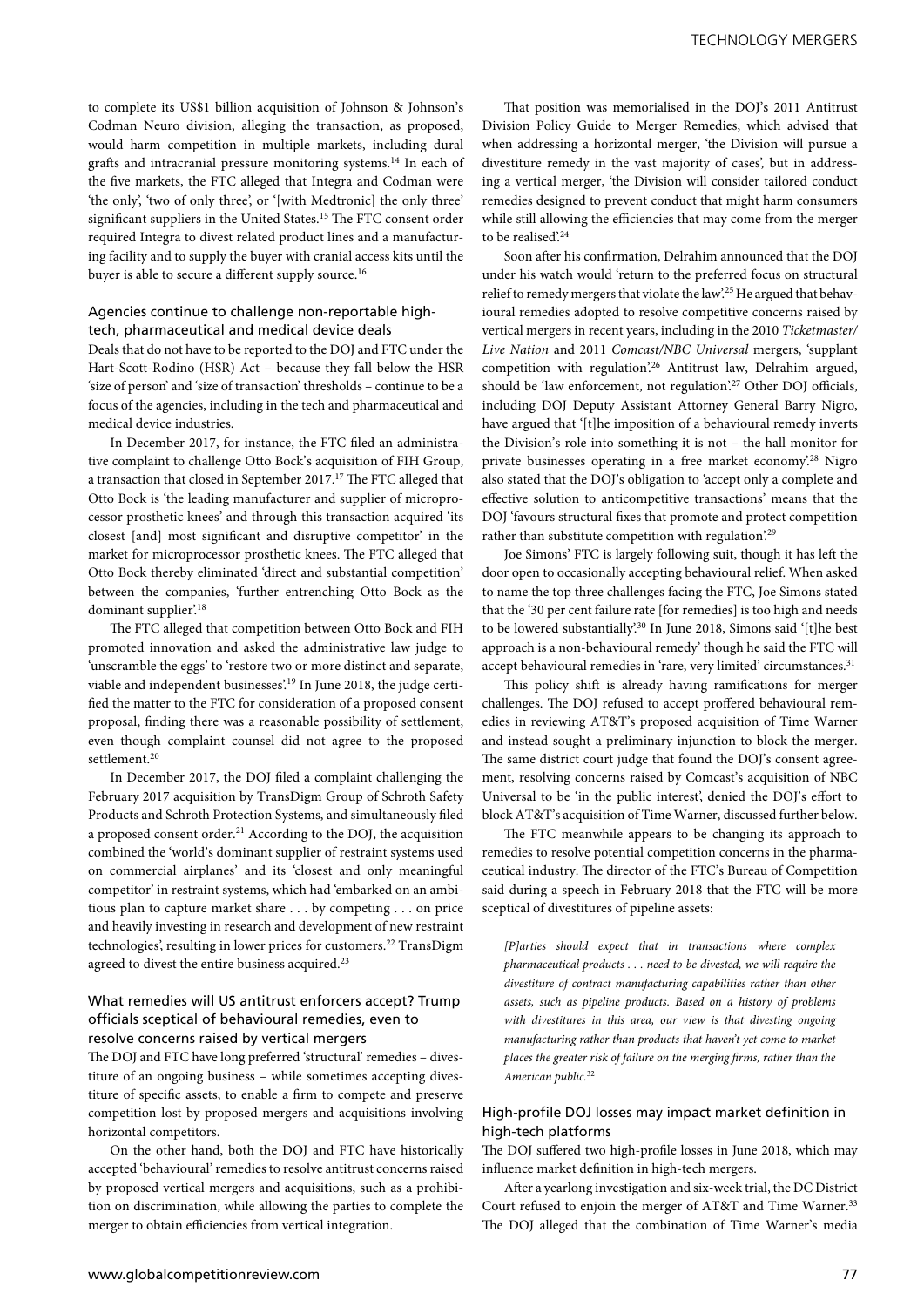content with AT&T's video distribution network would allow the combined firm to 'use its control over Time Warner's valuable and highly popular networks to hinder its rivals by forcing them to pay hundreds of millions of dollars more per year for the right to distribute those networks'.<sup>34</sup>

In its 172-page decision, now on appeal, the DC District Court accepted 'that vertical mergers "are not invariably innocuous", but found that the DOJ failed to 'meet its burden to establish that the proposed "transaction is likely to lessen competition substantially".'35

Of particular interest, the court 'factor[ed] in the dramatic changes that are transforming how consumers view video content' in his decision.<sup>36</sup> This acknowledgement of the importance of forward-looking analysis should lend credibility to arguments about changing industry dynamics in future mergers involving high-tech firms, in horizontal as well as vertical mergers.

The *AT&T* decision was followed two weeks later by the Supreme Court's decision in *Ohio v American Express*. 37 There, the Supreme Court held that the DOJ and state attorneys general did not prove that American Express's non-discrimination rules, prohibiting merchants from steering customers to Visa and MasterCard, were anticompetitive.38

The Supreme Court in *Amex* reasoned that the effect of conduct on both sides of a 'two-sided' market must be considered before concluding conduct is anticompetitive:

*Focusing on merchant fees alone misses the mark because the product that credit-card companies sell is transactions, not services to merchants, and the competitive effects of a restraint on transactions cannot be judged by looking at merchants alone. Evidence of a price increase on one side of a two-sided transaction platform cannot by itself demonstrate an anticompetitive exercise of market power.*<sup>39</sup>

While the *Amex* decision leaves many questions unanswered, it opens the door to arguments to win approval for high tech mergers in multi-sided markets.40 In particular, the Supreme Court's recognition that the 'commercial realities' of credit card transactions required looking to both sides of a market provides strong support for the concept that all incentives on parties' pricing and output decisions must be taken into account in both defining a market, and assessing the harm in that market.<sup>41</sup>

#### Notes

- 1 *Ohio v American Express Co*, No. 16-1454 (25 June 2018).
- 2 Delrahim and Simons each bring years of antitrust experience and served in senior antitrust enforcement positions in the George W Bush Administration – Delrahim as Deputy Assistant Attorney General at the DOJ and Simons as Director of the Bureau of Competition at the FTC. Both appointees emphasise the importance of taking an economicfocused approach to analysing antitrust issues.
- 3 Fed. Trade Comm'n Nomination Hearing Before the S. Comm. on Commerce, Science & Transp., 115 Cong. (14 February 2018) (witness testimony of Joseph Simons) ('Let me ask one final question which is a number of members of this committee are concerned about the scope and control of big tech . . . The scope of market power and size and control of public disclose is unprecedented').
- 4 Makan Delrahim, Assistant Attorney General, Antitrust Division, 'Don't Stop Believin': Antitrust Enforcement in the Digital Era', 19 April 2018, at www.justice.gov/opa/speech/assistant-attorney-general-makan-delrahimdelivers-keynote-address-university-chicagos.
- 5 Id.
- 6 Id.
- 7 Leah Nylen, 'FTC should examine whether merger enforcement "too lax," chairman nominee says', *MLex* (2 February 2018).
- 8 FTC Press Release, 'FTC Announces Hearings On Competition and Consumer Protection in the 21st Century', 20 June 2018, www.ftc. gov/news-events/press-releases/2018/06/ftc-announces-hearingscompetition-consumer-protection-21st?utm\_source=govdelivery.
- 9 Mike Swift, Leah Nylen, Kirk Victor, and Claude Marks, 'FTC's Simons promises "vigorous enforcement" amid review of antitrust, consumer protection in digital age', *MLex* (20 June 2018).
- 10 Sarah Karlin-Smith, *Politico*, 'Trump Says Drug Industry "Getting Away with Murder"' (11 January 2017) (quoting a press conference of then president-elect Donald Trump), www.politico.com/story/2017/01/trumppress-conference-drug-industry-233475; Jessie Hellmann, *The Hill*, 'Trump to Congress: We Must Bring Down Drug Prices "Immediately"', (28 February 2017) (quoting President Trump's first address to Congress), http://thehill.com/policy/healthcare/321706-trump-to-congress-we-mustbring-down-drug-prices-immediately.
- 11 David McLaughlin, 'Trump FTC Pick Suggests Task Force to Monitor Drug Prices', *Bloomberg* (14 February 2018), https://www.bloomberg.com/ news/articles/2018-02-14/trump-ftc-pick-simons-suggests-task-force-tomonitor-drug-prices.
- 12 Complaint, *In re Abbott Labs. & Alere, Inc*, Docket No. C-4625 (28 September 2017), https://www.ftc.gov/system/files/documents/ cases/1610084\_abbott\_alere\_complaint.pdf.
- 13 Press Release, 'FTC Approves Final Order Preserving Competition in the US Markets for Two Types of Medical Testing Devices' (14 November 2017), https://www.ftc.gov/news-events/press-releases/2017/11/ftcapproves-final-order-preserving-competition-us-markets-two. See also *FTC v Mallinckrodt ARD Inc*, Case No. 1:17-cv-120 (DDC 25 January 2017) (describing Mallinckrodt's acquisition of Syncathen as 'a defensive move designed to protect its monopoly over ACTH drugs in the United States').
- 14 Press Release, 'FTC Approves Final Order Preserving Competition in Markets for Five Types of Medical Devices' (22 December 2017), www. ftc.gov/news-events/press-releases/2017/12/ftc-approves-final-orderpreserving-competition-markets-five.
- 15 *In re Integra Lifesciences Holdings Corp. & Johnson & Johnson*, Docket No. C-4624 (27 September 2017), https://www.ftc.gov/system/files/ documents/cases/1710084\_integra\_johnson\_johnson\_complaint.pdf.
- 16 Id.
- 17 Complaint, *In re Otto Bock HealthCare North America, Inc*, FTC No. 9378 (20 December 2017), https://www.ftc.gov/system/files/documents/ cases/otto\_bock\_part\_3\_complaint\_redacted\_public\_version.pdf.
- 18 Id.
- 19 Id.
- 20 Certification to the Commission, *In re Otto Bock HealthCare North America, Inc*, FTC No. 9378 (22 June 2018), https://www.ftc.gov/system/ files/documents/cases/062218aljcertification591285.pdf.
- 21 Complaint, *United States v TransDigm Group Inc*, Civil Action No. 1:17 cv-02735 (DDC 21 December 2017), https://www.justice.gov/opa/pressrelease/file/1019806/download.
- 22 Id at 2, 11. The DOJ specifically alleged that 'prior to the acquisition, AmSafe and SCHROTH also competed to develop new restraint technologies'.
- 23 Press Release, 'Justice Department Requires TransDigm Group to Divest Airplane Restraint Businesses Acquired from Takata' (21 December 2017), www.justice.gov/opa/pr/justice-department-requires-transdigmgroup-divest-airplane-restraint-businesses-acquired.
- 24 Antitrust Division Policy Guide to Merger Remedies (June 2011), https:// www.justice.gov/sites/default/files/atr/legacy/2011/06/17/272350.pdf.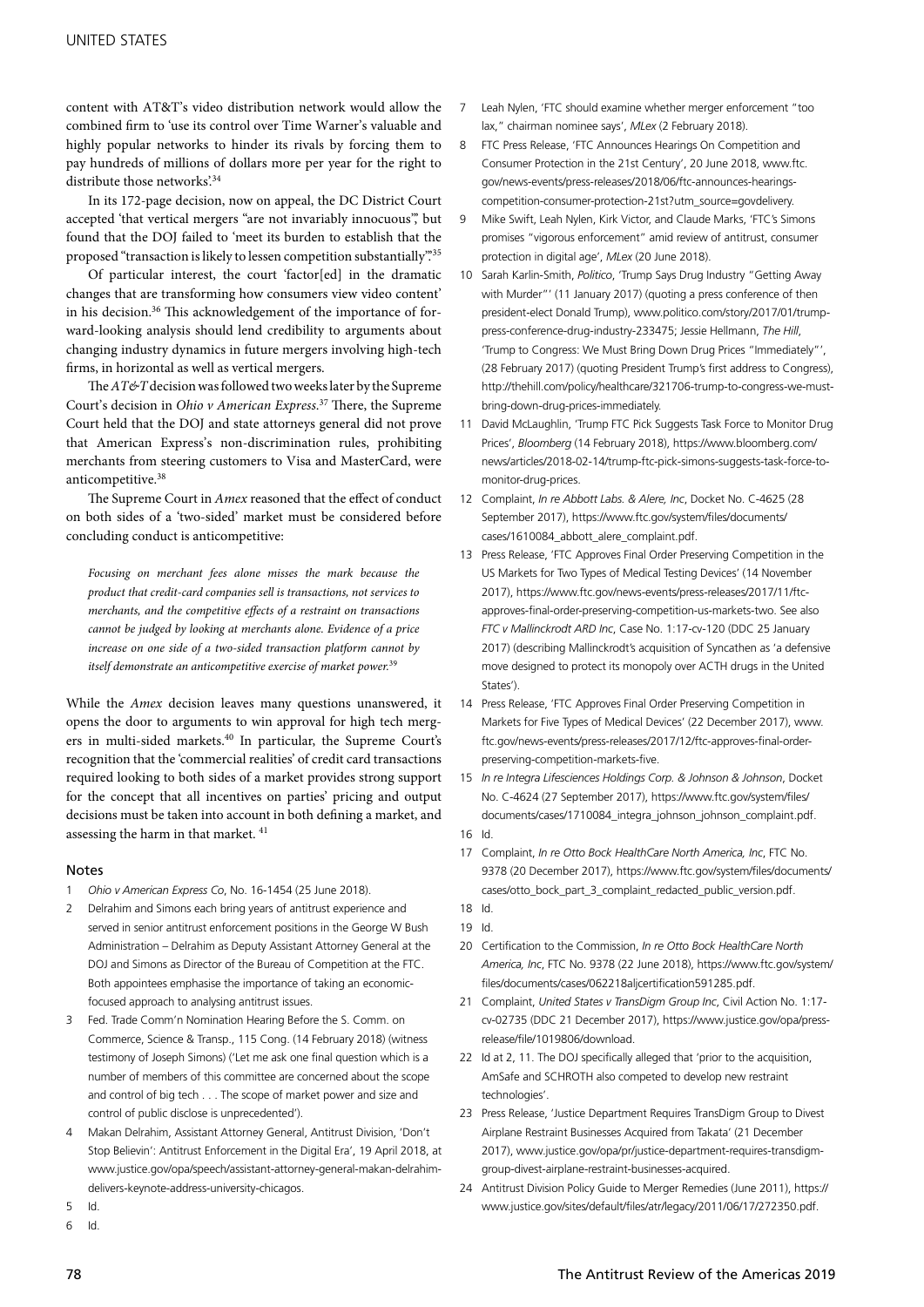- 25 Makan Delrahim, Ass. Attorney Gen., Keynote Address at the American Bar Association's Fall Forum (16 November 2017).
- 26 Id.

27 Id.

- 28 Barry Nigro, Remarks at the Annual Antitrust Law Leaders Forum in Miami, Florida: A Partnership to Promote and Protect Competition for the Benefit of Consumers (2 February 2018), www.justice.gov/opa/ speech/deputy-assistant-attorney-general-barry-nigro-delivers-remarksannual-antitrust-law.
- 29 Id.
- 30 Joseph Simons, Initial Senate Committee Questionnaire (14 February 2018), https://www.commerce.senate.gov/public/\_cache/files/6c4149af-3023-4825-90f1-3c38e279fd0d/6A0CCF409AF89DC8D5C0A8 4CE8730012.confidential---simons---committee-questionnaire-redacted. pdf.
- 31 Flavia Fortes, 'FTC accepts use of behavioral remedies in "rare, very limited" circumstances, Simons says', *MLex* (20 June 2018).
- 32 D Bruce Hoffman, Acting Director, Bureau of Competition, Fed. Trade Comm'n, Remarks at GCR Live 7th Annual Antitrust Law Leaders Forum: It Only Takes Two to Tango: Reflections on Six Months at the FTC (2 February 2018), https://www.ftc.gov/system/files/documents/public\_ statements/1318363/hoffman\_gcr\_live\_feb\_2018\_final.pdf.
- 33 Memorandum Opinion, *United States v AT&T Inc, et al*, No. 17-2511 (RJL) (DDC 12 June 2018).
- 34 Complaint at 2, *United States v AT&T Inc, et al*, No. 1:17-cv-02511 (RJL) (DDC 20 November 2017).
- 35 Memorandum Opinion at 4, 59, *United States v AT&T Inc, et al*, No. 17-2511 (RJL) (DDC 12 June 2018).
- 36 Id at 65.
- 37 *Ohio v American Express Co*, No. 16-1454 (25 June 2018).
- 38 Id at 1, 16.
- 39 Id at 15.
- 40 The *Amex* matter involved alleged anticompetitive conduct, while Section 7 of the Clayton Act makes an acquisition unlawful if it may lessen competition substantially in 'any line of commerce or in any activity affecting commerce in any section of the country.' 15 USC Section 18.
- 41 See *Ohio v American Express Co*, No. 16-1454, at 12.



Megan Browdie Cooley LLP

Megan Browdie is an associate in Cooley's antitrust and competition practice group, resident in the firm's Washington, DC office.

Ms Browdie advises clients on antitrust issues, including with respect to mergers and acquisitions, compliance with the Hart-Scott-Rodino Act, licensing of intellectual property and distribution. She has experience in matters before the DOJ, FTC and state attorneys general, as well as in federal court. Ms Browdie has worked with clients in a number of industries, including automotive, consumer goods, computer hardware and software, financial services, oil and gas, pharmaceuticals and medical devices, publishing, and telecommunications.

Ms Browdie serves as a vice chair on the ABA's Federal Civil Enforcement committee. She has participated in several panels, including 'Standard Setting: Key Antitrust Issues & Developments,' 'FTC v. Sysco/US Foods: Perspectives from The Trenches,' and 'Recent Developments' for the Health Care and Pharmaceuticals Committee, contributed to the DOJ Civil Antitrust Practice and Procedure Manual and been published in the Federal Civil Enforcement Committee and M&A Committee newsletters.

Ms Browdie has been recognised by *Super Lawyers,* LMG's *Expert Guides* as a 'Rising Star' in antitrust, and as one of the ABA's 'Top 40 Young Lawyers'.



Jacqueline Grise Cooley LLP

Jacqueline Grise is a partner in Cooley's antitrust and competition practice group, resident in the firm's Washington, DC office.

Ms Grise's practice focuses on the defence of corporate clients in connection with domestic and international mergers and acquisitions, as well as antitrust counselling and other non-merger matters. She regularly represents clients before the FTC, the DOJ and foreign antitrust enforcement agencies. Ms Grise has extensive experience counselling clients through the HSR merger review process, including advocating before the agencies, responding to second requests and coordinating antitrust defence strategies in countries around the world. Her clients span a broad range of industries, including an array of high-tech industries; digital health and e-health; healthcare and pharmaceuticals; consumer and food products; computer and data storage; music recording and publishing; book and magazine publishing; industrial equipment; automotive parts; retail, including internet sales and distribution; and aerospace and defence.

Ms Grise was ranked as among the top 40 antitrust lawyers worldwide under the age of 40 by *Global Competition Review* (May 2008). She is also recognised as a leading practitioner by *Chambers USA, Euromoney's Guide to the World's Leading Competition & Antitrust Lawyers* and *Washington DC Super Lawyers*' Top 50 Women.

Ms Grise is a vice chair of the ABA Antitrust Section's Health Care and Pharmaceuticals Committee and a member of the Section's Content Delivery Task Force.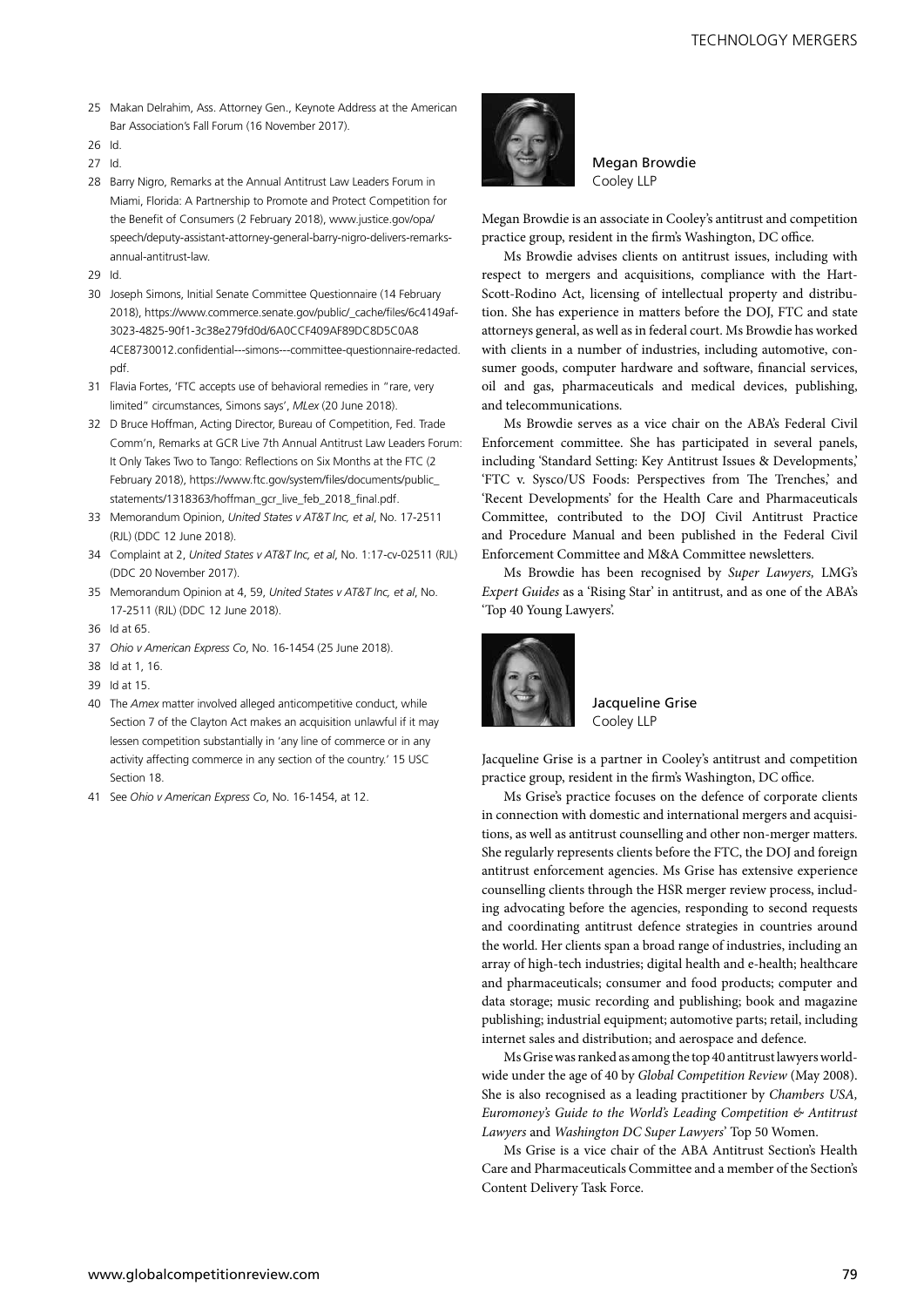

Howard Morse Cooley LLP

Howard Morse is a partner in and chair of Cooley LLP's antitrust and competition practice group, resident in the firm's Washington, DC office.

Mr Morse represents businesses before the DOJ, FTC and state attorneys general, in investigations involving mergers, acquisitions and joint ventures, as well as restraint of trade cases. He also counsels on antitrust issues to help clients achieve their business goals without violating antitrust law and represents clients in antitrust litigation.

Mr Morse has been at the forefront of applying antitrust law to the high-tech sector and the intersection of antitrust and intellectual property law, including issues related to innovation markets, standard setting, patent pools and the settlement of patent litigation. His clients include companies in the pharmaceutical, biotech and medical device, as well as the telecommunications, computer hardware, software, social media and 3D printing industries.

Mr Morse served for 10 years at the FTC, where he was Assistant Director of the Bureau of Competition and received the FTC's Award for Superior Service for 'furthering the Commission's Merger Enforcement Program' and for 'advancing the antitrust mission of the Federal Trade Commission in innovation markets and high technology industries'.

Mr Morse has been recognised as a leading antitrust lawyer by *Best Lawyers in America*, *Chambers*, *Expert Guides to the World's Leading Competition Lawyers*, *Super Lawyers*, *Who's Who Legal: Competition* and *Who's Who Legal: Life Sciences*.

Mr Morse is active in the ABA Antitrust Section, for which he has served on the Section Council and has chaired the Section's Computer Industry, Federal Civil Enforcement and Intellectual Property Committees.



Julia Renehan Cooley LLP

Julia Renehan is an associate in Cooley's antitrust and competition practice and advises clients on antitrust issues, including mergers and acquisitions, compliance with the Hart-Scott-Rodino Act, and antitrust counselling. She has experience in matters before the US Department of Justice and Federal Trade Commission. Julia has worked with clients in several industries, including consumer goods, computer hardware and software, pharmaceuticals and medical devices, telecommunications and aviation.

### Cooley

1299 Pennsylvania Avenue, NW Suite 700 Washington, DC 20004 United States Tel: +1 202 842 7800

Megan Browdie mbrowdie@cooley.com

Jacqueline Grise jgrise@cooley.com

Howard Morse hmorse@cooley.com

Julia Renehan jrenehan@cooley.com

www.cooley.com

Cooley's attorneys solve legal issues for entrepreneurs, investors, financial institutions and established companies. Clients partner with Cooley on transformative deals, complex IP and regulatory matters, and bet-the-company litigation, often where innovation meets the law.

Cooley has more than 900 lawyers across 12 offices in the United States, Europe and China.

Cooley's antitrust and competition team is recognised as one of the top-tier practices in the area of antitrust by *Chambers USA, Legal 500* and *Global Competition Review*. Providing a full range of counselling, agency representation, litigation and arbitration services, we handle all aspects of antitrust and competition matters for companies, from emerging companies to Fortune 500 corporations, in virtually every sector of the economy including computer hardware, software, e-commerce, social media, pharmaceuticals, medical devices, biotech, clean tech, telecommunications, aerospace, automotive, defence, oilfield services, industrial manufacturing, consumer products and financial services. We provide expert, practical and timely representation that enables our clients to manage antitrust risk while accomplishing their business objectives.

Our antitrust and competition team is comprised of 40 lawyers in major business and technology centres in the US as well as the UK and China and includes two former assistant directors of the Federal Trade Commission Bureau of Competition and a former acting associate attorney general of the Department of Justice (DOJ) responsible for overseeing the Antitrust Division, as well as former FTC and DOJ staff attorneys.